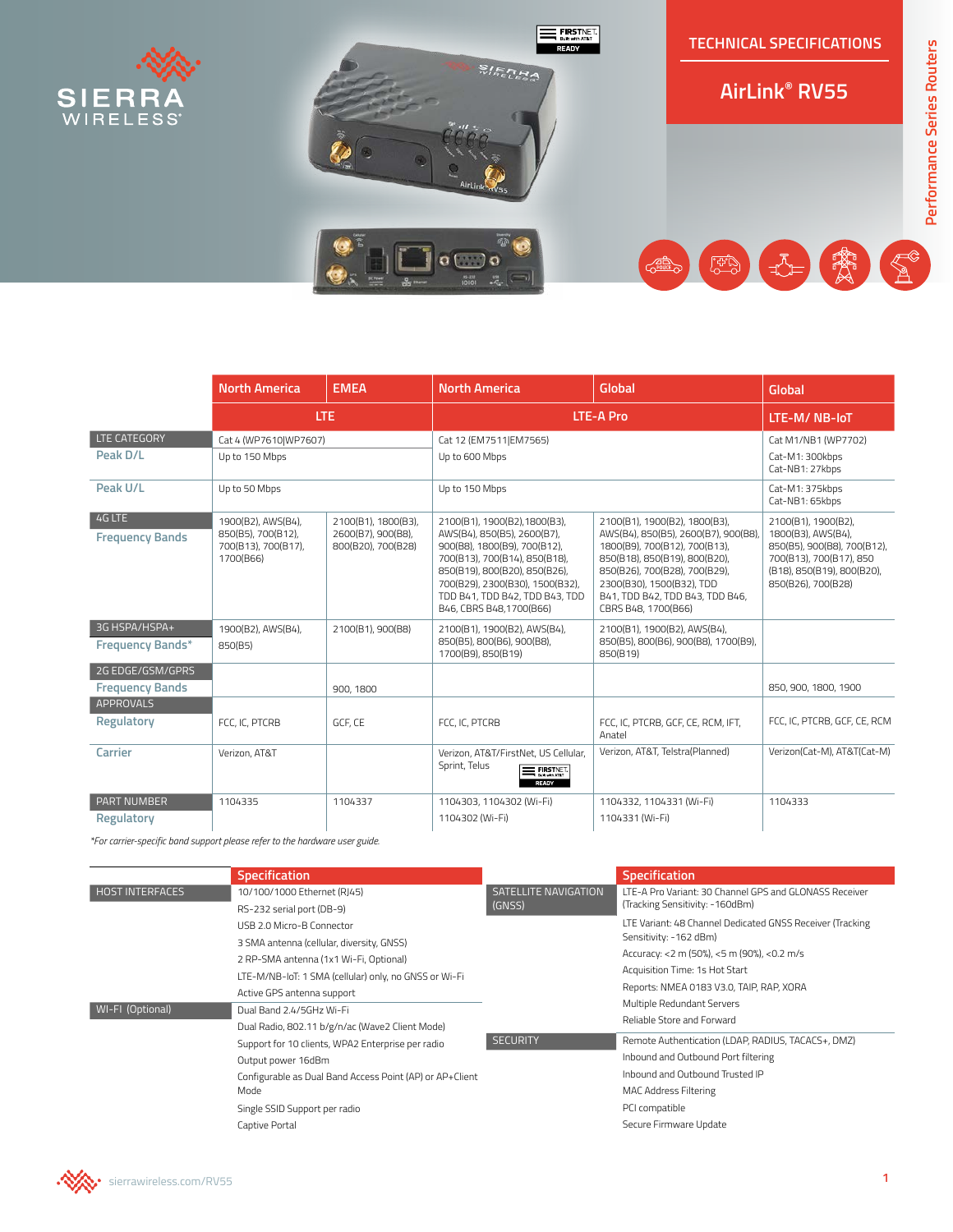| INPUT/OUTPUT<br><b>NETWORK</b><br>Configurable I/O pin on power connector<br><b>MANAGEMENT</b><br>Digital Input ON Voltage: 2.7 to 36 VDC<br>center<br>Configurable Pull-up for dry contact input<br>Fleet wide firmware upgrade delivery<br>Digital Open Collector Output > sinking 500 mA<br>Router configuration and template management<br>Analog Input: 0.5-36 VDC<br>Router staging over the air and local Ethernet connection<br>LAN (ETHERNET/USB)<br><b>DHCP Server</b><br>Host Interface Watchdog<br>IP Passthrough<br>PPPoE<br>Device Configuration Templates<br><b>VLAN</b><br>Configurable monitoring and alerting<br><b>SERIAL</b><br>TCP/UDP PAD Mode<br>Modbus (ASCII, RTU, Variable)<br><b>PPP</b><br>ROUTER MANAGEMENT<br><b>ALMS</b><br>DNP3 Interoperability<br>Local web user interface<br>Dual Serial option (with an accessory)<br>AT Command Line Interface (Telnet/SSH/Serial)<br>NETWORK AND ROUTING<br>Network Address Translation (NAT) Reliable Static Route<br><b>SMS Commands</b><br>Port Forwarding<br>Dynamic DNS<br><b>SNMP</b><br>Verizon PNTM<br>Policy Routing<br><b>EVENTS ENGINE</b><br>Custom event triggers and reports<br>NEMO/DMNR<br><b>IPV6 Gateway</b><br>Configurable interface, no programming<br><b>VRRP</b><br><b>VPN</b><br>IPsec, GRE, and OpenVPN Client<br>Timer, Power, Device Temperature and Voltage<br>Up to 5 concurrent tunnels<br>CSV)<br>Split Tunnel<br>Event Actions: Drive Relay Output<br>Dead Peer Detection (DPD)<br>ENVIRONMENTAL<br>FIPS 140-2 compatible<br>APPLICATION FRAMEWORK<br>ALEOS Application Framework (AAF)<br>to +158°F<br>LUA Scripting Language<br><b>POWER</b><br>Input Voltage: 7 to 36 VDC<br>Humidity: 95% RH @ 60°C<br>LTE Idle Power: 900mW (75 mA @ 12VDC)<br>Standby Mode Power: 53 mW (4.4 mA @ 12 VDC)<br>thermal shock, and humidity<br>triggered on low voltage, I/O or periodic timer<br>IP64 rated ingress protection<br>Low voltage disconnect to prevent battery drain<br><b>INDUSTRY</b><br>UL 60950**<br><b>CERTIFICATIONS</b><br>Built-in protection against voltage transients including 5<br>VDC engine cranking and +200 VDC load dump<br>Rail Usage: EN50155<br>Ignition Sense with time delay shutdown<br>ISO7637-2, SAE J1455 (Shock & Vibration)<br>Configurable features and ports to optimize power<br>consumption<br>of-30°C to +60°C<br><b>DIMENSIONS</b><br>119 mm x 33 mm x 85 mm (102 mm including wi-fi<br>Environmental: RoHS, REACH, WEEE<br>connectors)<br><b>SUPPORT AND</b><br>Includes 1st Year AirLink Complete:<br>4.69 in x 1.34 in x 3.35 in (3.70 in including connectors)<br>WARRANTY<br>Weight: 320 g<br>AirLink Management Service (ALMS) | <b>Specification</b> |  | <b>Specification</b>                                                                                                                                                                  |  |
|--------------------------------------------------------------------------------------------------------------------------------------------------------------------------------------------------------------------------------------------------------------------------------------------------------------------------------------------------------------------------------------------------------------------------------------------------------------------------------------------------------------------------------------------------------------------------------------------------------------------------------------------------------------------------------------------------------------------------------------------------------------------------------------------------------------------------------------------------------------------------------------------------------------------------------------------------------------------------------------------------------------------------------------------------------------------------------------------------------------------------------------------------------------------------------------------------------------------------------------------------------------------------------------------------------------------------------------------------------------------------------------------------------------------------------------------------------------------------------------------------------------------------------------------------------------------------------------------------------------------------------------------------------------------------------------------------------------------------------------------------------------------------------------------------------------------------------------------------------------------------------------------------------------------------------------------------------------------------------------------------------------------------------------------------------------------------------------------------------------------------------------------------------------------------------------------------------------------------------------------------------------------------------------------------------------------------------------------------------------------------------------------------------------------------------------------------------------------------------------------------------------------------------------------------------------------------------------------------------------------------------------------------------------------------------|----------------------|--|---------------------------------------------------------------------------------------------------------------------------------------------------------------------------------------|--|
|                                                                                                                                                                                                                                                                                                                                                                                                                                                                                                                                                                                                                                                                                                                                                                                                                                                                                                                                                                                                                                                                                                                                                                                                                                                                                                                                                                                                                                                                                                                                                                                                                                                                                                                                                                                                                                                                                                                                                                                                                                                                                                                                                                                                                                                                                                                                                                                                                                                                                                                                                                                                                                                                                |                      |  | Secure mobile network & asset management application<br>available in the cloud or licensed platform in the enterprise data                                                            |  |
|                                                                                                                                                                                                                                                                                                                                                                                                                                                                                                                                                                                                                                                                                                                                                                                                                                                                                                                                                                                                                                                                                                                                                                                                                                                                                                                                                                                                                                                                                                                                                                                                                                                                                                                                                                                                                                                                                                                                                                                                                                                                                                                                                                                                                                                                                                                                                                                                                                                                                                                                                                                                                                                                                |                      |  | Over-the-air software and radio module firmware updates                                                                                                                               |  |
|                                                                                                                                                                                                                                                                                                                                                                                                                                                                                                                                                                                                                                                                                                                                                                                                                                                                                                                                                                                                                                                                                                                                                                                                                                                                                                                                                                                                                                                                                                                                                                                                                                                                                                                                                                                                                                                                                                                                                                                                                                                                                                                                                                                                                                                                                                                                                                                                                                                                                                                                                                                                                                                                                |                      |  | Remote provisioning and airtime activation (where applicable)                                                                                                                         |  |
|                                                                                                                                                                                                                                                                                                                                                                                                                                                                                                                                                                                                                                                                                                                                                                                                                                                                                                                                                                                                                                                                                                                                                                                                                                                                                                                                                                                                                                                                                                                                                                                                                                                                                                                                                                                                                                                                                                                                                                                                                                                                                                                                                                                                                                                                                                                                                                                                                                                                                                                                                                                                                                                                                |                      |  |                                                                                                                                                                                       |  |
|                                                                                                                                                                                                                                                                                                                                                                                                                                                                                                                                                                                                                                                                                                                                                                                                                                                                                                                                                                                                                                                                                                                                                                                                                                                                                                                                                                                                                                                                                                                                                                                                                                                                                                                                                                                                                                                                                                                                                                                                                                                                                                                                                                                                                                                                                                                                                                                                                                                                                                                                                                                                                                                                                |                      |  | Event Types: Digital Input, Network Parameters, Data Usage,                                                                                                                           |  |
|                                                                                                                                                                                                                                                                                                                                                                                                                                                                                                                                                                                                                                                                                                                                                                                                                                                                                                                                                                                                                                                                                                                                                                                                                                                                                                                                                                                                                                                                                                                                                                                                                                                                                                                                                                                                                                                                                                                                                                                                                                                                                                                                                                                                                                                                                                                                                                                                                                                                                                                                                                                                                                                                                |                      |  | Report Types: RAP, SMS, Email, SNMP Trap, TCP (Binary, XML,<br>Operating Temperature: -40°C to +70°C / -40°F to +158°F                                                                |  |
|                                                                                                                                                                                                                                                                                                                                                                                                                                                                                                                                                                                                                                                                                                                                                                                                                                                                                                                                                                                                                                                                                                                                                                                                                                                                                                                                                                                                                                                                                                                                                                                                                                                                                                                                                                                                                                                                                                                                                                                                                                                                                                                                                                                                                                                                                                                                                                                                                                                                                                                                                                                                                                                                                |                      |  | Operating Temperature (Wi-Fi variant): -30°C to +70°C / -22°F<br>Storage Temperature: -40°C to +85°C / -40°F to +185°F<br>Military Spec MIL-STD-810G conformance to shock, vibration, |  |
|                                                                                                                                                                                                                                                                                                                                                                                                                                                                                                                                                                                                                                                                                                                                                                                                                                                                                                                                                                                                                                                                                                                                                                                                                                                                                                                                                                                                                                                                                                                                                                                                                                                                                                                                                                                                                                                                                                                                                                                                                                                                                                                                                                                                                                                                                                                                                                                                                                                                                                                                                                                                                                                                                |                      |  | Safety: IECEE Certification Bodies Scheme (CB Scheme),<br>Vehicle Usage: E-Mark (UN ECE Regulation 10.04),                                                                            |  |
|                                                                                                                                                                                                                                                                                                                                                                                                                                                                                                                                                                                                                                                                                                                                                                                                                                                                                                                                                                                                                                                                                                                                                                                                                                                                                                                                                                                                                                                                                                                                                                                                                                                                                                                                                                                                                                                                                                                                                                                                                                                                                                                                                                                                                                                                                                                                                                                                                                                                                                                                                                                                                                                                                |                      |  | Hazardous Environments: Class 1 Div 2- Ambient temperatures                                                                                                                           |  |
| Direct 24/7 Technical Support<br>٠<br>106 m<br>extension<br>₩° <sup>SIERRA</sup><br>₩° wireless'<br>participating resellers<br><b>ACCESSORIES</b><br>In the Box: DC Power Cable, and Quick Start Guide<br>Other Accessories (sold separately):<br>$27 \text{ mm}$<br>85 mm<br>2000579 AC Adapter, 12VDC<br>Э                                                                                                                                                                                                                                                                                                                                                                                                                                                                                                                                                                                                                                                                                                                                                                                                                                                                                                                                                                                                                                                                                                                                                                                                                                                                                                                                                                                                                                                                                                                                                                                                                                                                                                                                                                                                                                                                                                                                                                                                                                                                                                                                                                                                                                                                                                                                                                   |                      |  | 3-year standard warranty; optional 2-year warranty<br>1-day Accelerated Hardware Replacement available through                                                                        |  |

តំព័ត៌ ◨  $-119$  mm  $-$ 

119 mm

다



TQ



 $\circledcirc$ 

33 mm

33 mm

For Antenna options visit: sierrawireless.com/antennas